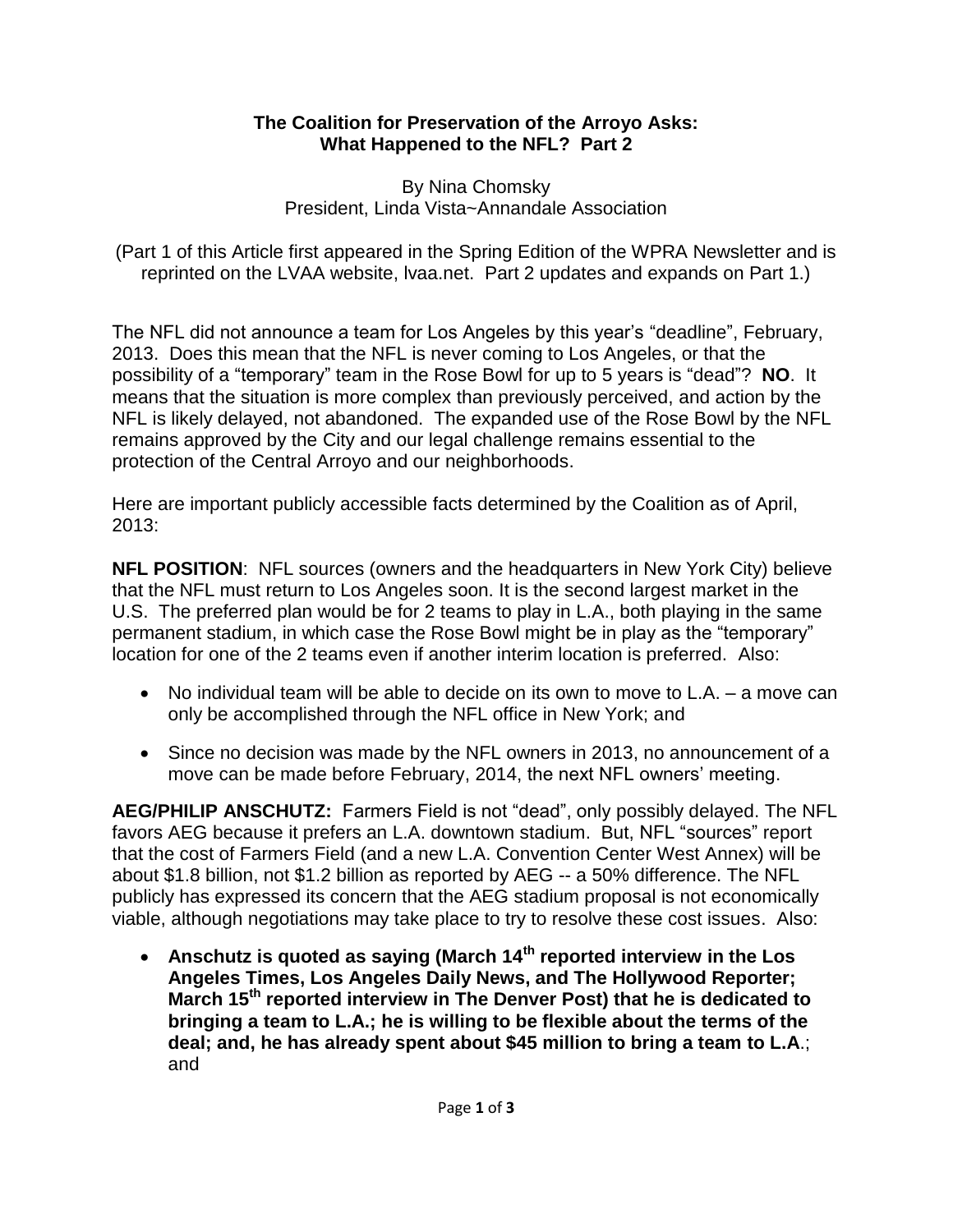• Sports columnists have observed that the fact that AEG is no longer for sale is viewed by the NFL as positive because the NFL prefers dealing directly with Anschutz.

**MAJESTIC REALTY/ED ROSKI:** The NFL prefers the AEG stadium site over the Roski proposal in City Of Industry (located on the north side of the junction of the 57 and 60 freeways), but, the NFL is said to like Roski's terms better. The NFL also thinks that Roski's stadium is closer to being "shovel ready". Also:

- The Roski bid probably is the most likely to result in a "temporary" NFL team playing in the Rose Bowl. The Rose Bowl is more convenient to the Roski permanent stadium; and
- The Rose Bowl has actively courted Roski, as was filmed and reported by KNBC, Channel 4 News.

**THE GUGGENHEIM PARTNERS:** The Dodgers' owners are a relatively new entrant in the effort to acquire an NFL team for L.A., although there has been talk of a football stadium in Chavez Ravine going back to the 1990s. This possible proposal is still preliminary, but it is rumored that there have been talks very recently between the Dodger ownership and the NFL.

## **Coalition's Summary of Key Issues:**

 Once 2013 was missed, some ask if the lawsuit filed by the Coalition for Preservation of the Arroyo, which challenges the related City-certified environmental impact report (EIR), was premature?

The Coalition's response? Powerful forces in L.A. continue to seek an NFL team in Los Angeles (or, maybe 2), and powerful forces continue to push for a temporary NFL lease in the Rose Bowl for up to five years. Missing 2013 did not end these efforts, and, it is clear to the Coalition that the question of the NFL in the Los Angeles area will not be finally resolved until 2014 at the earliest, or maybe some time after that date.

- Further, the amendment the City Council made to the Arroyo Seco Public Lands Ordinance, which allows up to 13 NFL games in the Rose Bowl each year (doubling the number of Rose Bowl major displacement events), never expires and, as it stands, subject to the Coalition's legal challenge, has cleared all environmental hurdles.
- To question timing, of course, begs the central issue: When *is* the correct time to study the NFL-Rose Bowl deal? Before we have specifics? Before we know whether the possibility of an NFL Rose Bowl lease still exists? That is exactly what the City did: "study" a factless possibility to clear the way for future NFL negotiations. The City publicly admits this. Members of the City Council have publicly stated: "We'll take care of you (citizens) later."